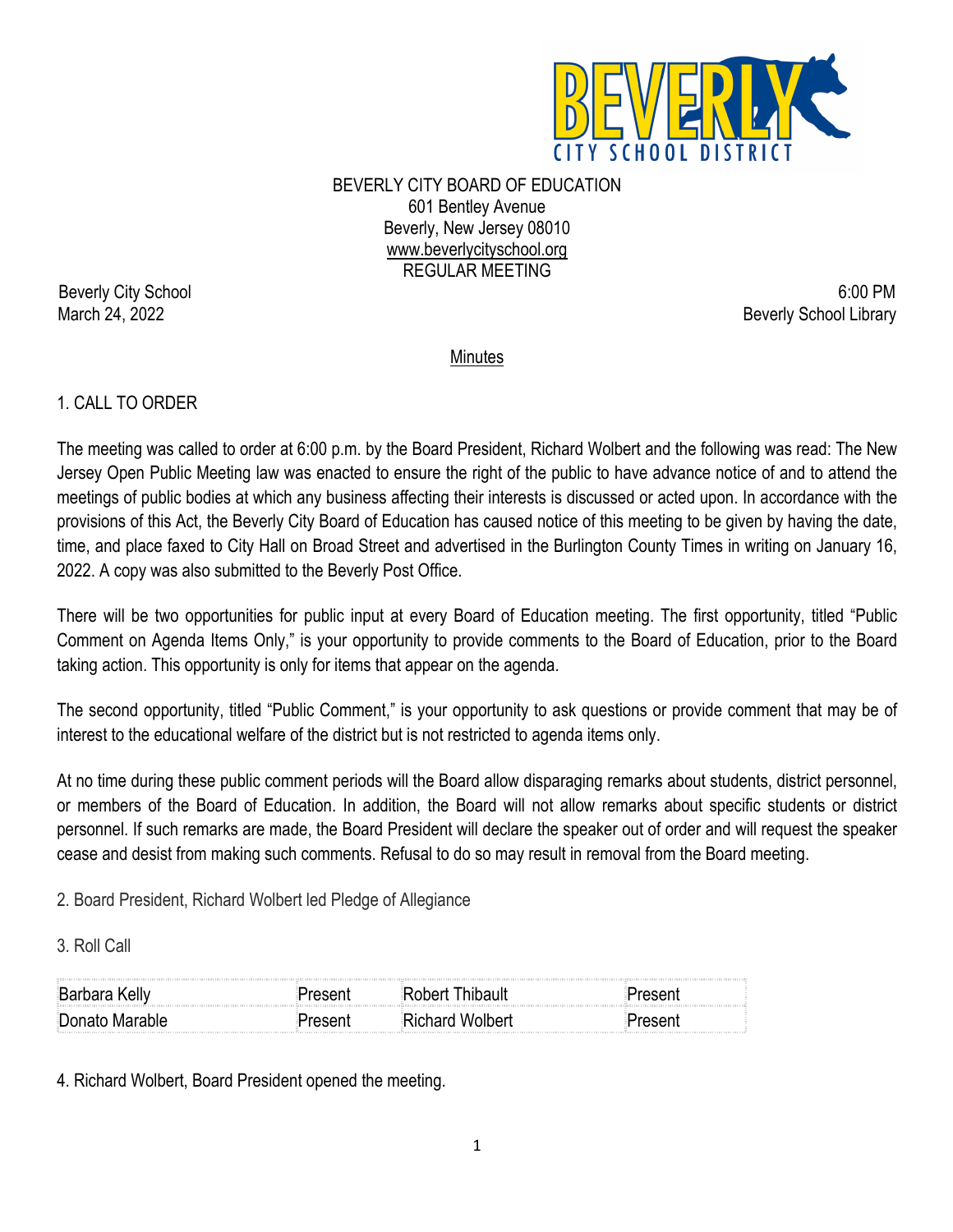

5. Board Member Comments on the Agenda

There were no board member comments on the agenda.

6. Public Comment on Agenda Items Only

There were no public comments on the agenda.

7. A motion was made by Robert Thibault and seconded by Barbara Kelly to approve the following action items:

A. BE IT RESOLVED, that the Board of Education approve the regular meeting minutes for February 24, 2022.

B. MOTION: BE IT RESOLVED, that the Board of Education approve the change of the Board meeting from June 23, 2022 to June 30, 2022.

#### Roll Call

| <b>Barbara Kelly</b> | $\sim$ . The contract of the contract of the contract of the contract of the contract of the contract of the contract of the contract of the contract of the contract of the contract of the contract of the contract of the co<br>:Rohart I |  |
|----------------------|----------------------------------------------------------------------------------------------------------------------------------------------------------------------------------------------------------------------------------------------|--|
| Donato Marable       | ੰRichard Wolbert                                                                                                                                                                                                                             |  |

# MONTHLY FINANCIALS/CONTRACTS:

8. A motion was made by Barbara Kelly and seconded by Donato Marable to approve the following action items:

A through I will be considered under consent agenda. Any item that requires further discussion may be pulled from the consent agenda and acted upon separately.

A. MOTION: To accept the financial Report of the Secretary for the month ending January 2022: Balance on hand \$2,795,445.52

Board Secretary's Month Certification

Budgetary Line Item Status

Certification of No Over-expenditures – Recommend acceptance that pursuant to N.J.A.C. 6A:23-2.12(c)3, Dr. Brian F. Savage, Board Secretary, certifies that as of January 2022, budgetary line item account has obligations and payments (contracted orders) which in total exceed the amount appropriated by the District Board of Education pursuant to N.J.S.A.18A:22-8 and 18A:22-8.1, which would be in violation of N.J.A.C. 6A:23-2.12 (a), that the District financial accounts have been reconciled and are in balance.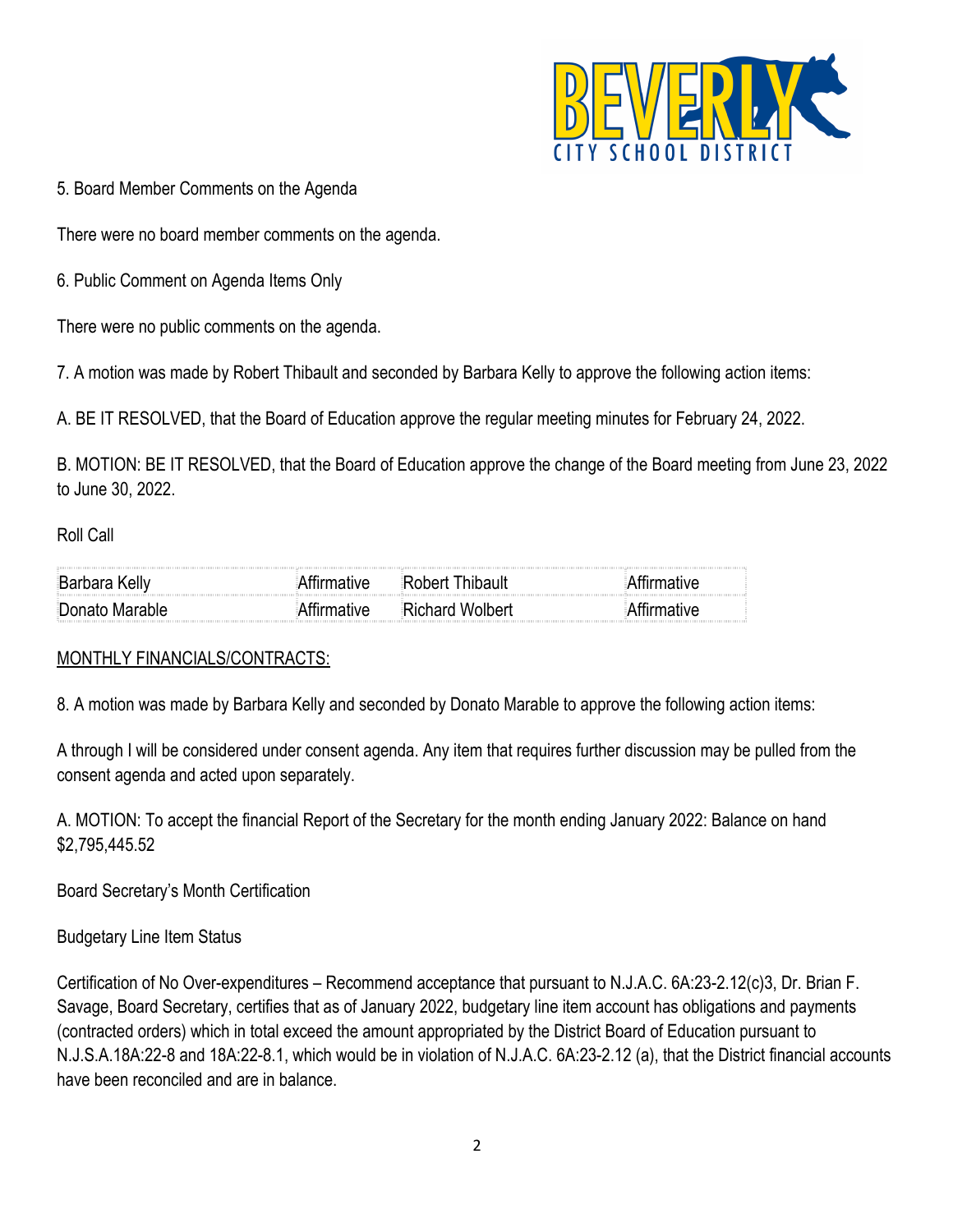

Brian F. Savage

School Business Administrator/Board Secretary Date

Board Certification – Recommend acceptance that through the adoption of this resolution, the Beverly City Board of Education, pursuant to N.J.A.C. 6A:23-2.12 (c) 4, certifies that as of January 2022, after review of the Secretary's monthly financial report (appropriations section) and upon consultation with the Business Administrator and other appropriate district officials, that to the best of our knowledge no major account or fund has been over-expended in violation of N.J.A.C. 6A:23- 2.12 (c)4 i-vi and that sufficient funds are available to meet the district's financial obligations for the remainder of the fiscal year.

B. MOTION: To accept the financial Report of the Secretary for the month ending February 2022: Balance on hand \$2,284,949.55

Board Secretary's Month Certification

Budgetary Line Item Status

Certification of No Over-expenditures – Recommend acceptance that pursuant to N.J.A.C. 6A:23-2.12(c)3, Dr. Brian F. Savage, Board Secretary, certifies that as of February 2022, budgetary line item account has obligations and payments (contracted orders) which in total exceed the amount appropriated by the District Board of Education pursuant to N.J.S.A.18A:22-8 and 18A:22-8.1, which would be in violation of N.J.A.C. 6A:23-2.12 (a), that the District financial accounts have been reconciled and are in balance.

Brian F. Savage

School Business Administrator/Board Secretary Date

Board Certification – Recommend acceptance that through the adoption of this resolution, the Beverly City Board of Education, pursuant to N.J.A.C. 6A:23-2.12 (c) 4, certifies that as of February 2022, after review of the Secretary's monthly financial report (appropriations section) and upon consultation with the Business Administrator and other appropriate district officials, that to the best of our knowledge no major account or fund has been over-expended in violation of N.J.A.C. 6A:23- 2.12 (c)4 i-vi and that sufficient funds are available to meet the district's financial obligations for the remainder of the fiscal year.

C. MOTION: To accept the financial report of the Treasurer of School Monies ending January 2022.

D. MOTION: To accept the financial report of the Treasurer of School Monies ending February 2022.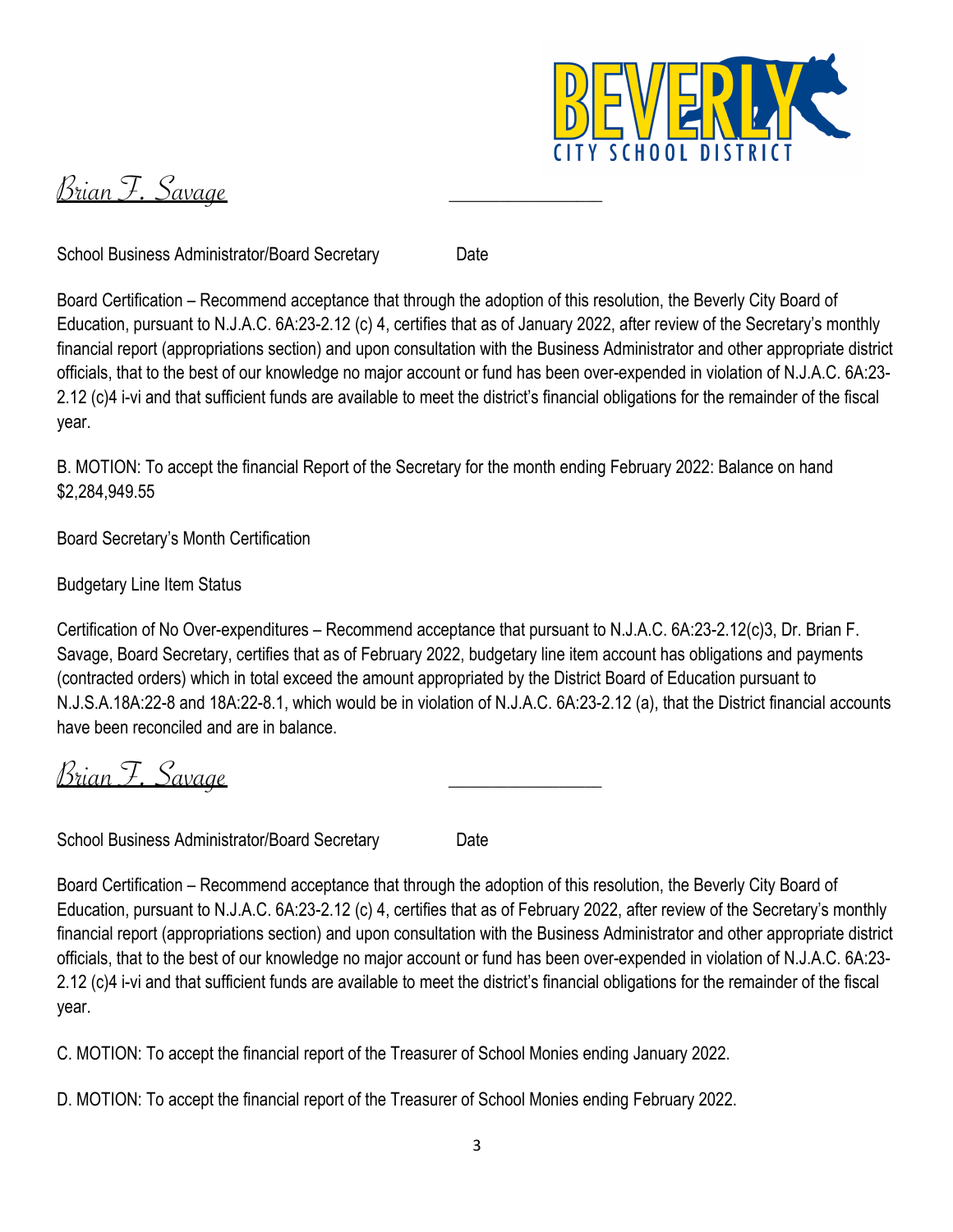

E. MOTION: To approve to authorize the Business Administrator to make transfers within accounts for the month of January 2022.

F. MOTION: To approve to authorize the Business Administrator to make transfers within accounts for the month of February 2022.

G. MOTION: To approve the purchase orders in the amount of \$130,523.80 for the month of March 2022.

H. MOTION: BE IT RESOLVED, that the Board of Education approve the bills totaling \$581,573.60 for the month of March 2022 to be paid, and the Secretary and the President be hereby authorized and directed to draw orders on the Treasurer for the payment of same.

I. MOTION: To approve the gross payroll wages for the pay period ending February 15, 2022 in the amount of \$188,878.67 and for the pay period ending February 28, 2022 in the amount of \$186,987.85 in the total amount of \$375,866.52 for the month of February 2022.

#### Roll Call

| $\sim$ 100 $\sim$ 100 $\sim$ 100 $\sim$ 100 $\sim$ 100 $\sim$ 100 $\sim$ 100 $\sim$ 100 $\sim$ 100 $\sim$ 100 $\sim$ 100 $\sim$ 100 $\sim$ 100 $\sim$ 100 $\sim$ 100 $\sim$ 100 $\sim$ 100 $\sim$ 100 $\sim$ 100 $\sim$ 100 $\sim$ 100 $\sim$ 100 $\sim$ 100 $\sim$ 100 $\sim$<br><b>Barbara Kelly</b> | i tahar                |  |
|--------------------------------------------------------------------------------------------------------------------------------------------------------------------------------------------------------------------------------------------------------------------------------------------------------|------------------------|--|
| Donato Marable                                                                                                                                                                                                                                                                                         | <b>Richard Wolbert</b> |  |

#### MONTHLY FINANCIALS/CONTRACTS:

9. A motion was made by Donato Marable and seconded by Barbara Kelly to approve the following action items A through G will be considered under consent agenda. Any item that requires further discussion may be pulled from the consent agenda and acted upon separately.

A.MOTION: RESOLVED, to adopt the budget for the 2022-2023 school year be adopted in the CURRENT EXPENSE FUND 10 amount of \$9,949,004.00 SPECIAL REVENUE FUND 20 in the amount of \$972,946.00 and DEBT SERVICE FUND 40 in the amount of \$86,894.00

FURTHER, be it resolved that \$2,996,899.00 should be raised for the GENERAL FUND and \$86,894.00 should be raised for the DEBT SERVICE FUND for the 2022-2023 school year.

FURTHER, be it resolved that the revenues for the 2022-2023 school year be adopted in the amounts of CURRENT EXPENSE FUND 10 in the amount of \$9,949,004.00 SPECIAL REVENUE FUND 20 in the amount of \$972,946.00 and DEBT SERVICE FUND 40 in the amount of \$86,894.00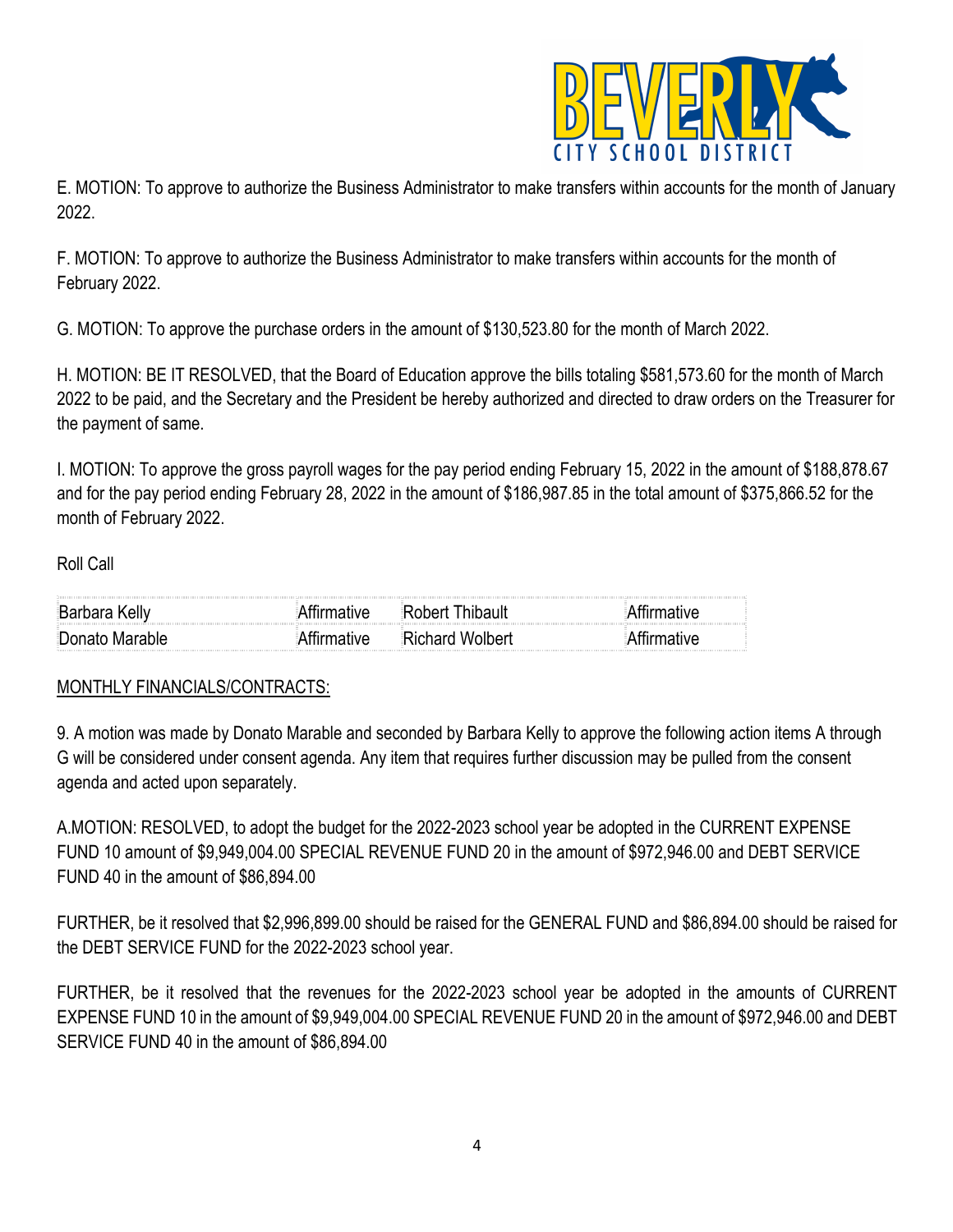

BE IT RESOLVED, that the Beverly City Board of Education accept Categorical Special Education State Aid of \$182,606.00 Categorical Security Aid of \$105,269.00 Adjustment Aid of \$758.309.00 Categorical Transportation Aid of \$193,173.00 and Equalization Aid of \$4,452,104.00 and

BE IT RESOLVED, that the School Business Administrator is authorized to advertise said tentative budget in the *Burlington County Times* in accordance with the format required by the State Department of Education and according to law; and

BE IT FURTHER RESOLVED, that a public hearing will be held at the Beverly City School Media Center on Bentley Avenue, Beverly, New Jersey on Thursday, April 28, 2022 at 6:00 p.m. for the purpose of holding a special public hearing on the 2022- 2023 school budget.

WHEREAS, the Beverly City Board of Education recognizes school staff and Board members will incur travel expenses related to and within the scope of their current responsibilities and for travel that promotes the delivery of instruction or furthers the efficient operation of the school district; and

WHEREAS, N.J.A.C. 6A:23A-7.2 et seq. requires Board members to receive approval of these expenses by a majority of the full voting membership of the Board and staff members to receive prior approval of these expenses by the Superintendent of Schools and a majority of the full voting membership of the Board; and

WHEREAS, a Board of Education may establish, for regular district business travel as defined in NJAC 6A:23A-1.2, which includes attendance at regularly scheduled in-State county meetings, Department or Association sponsored events or in-State professional development activities for which the registration fee does not exceed \$150.00 per employee or board member, where prior Board approval shall not be required unless the annual threshold for a staff member exceeds \$1,500.00 in a given school year (July 1 through June 30); and

WHEREAS, travel and related expenses not in compliance with N.J.A.C. 6A:23A-7.3 et seq., but deemed by the Board of Education to be necessary and unavoidable as noted on the approved Board of Education Out of District Travel and Reimbursement Forms; now

THEREFORE, BE IT RESOLVED, the Board of Education approves all travel not in compliance with N.J.A.C. 6A: 23A-7.3 et seq. as being necessary and unavoidable as noted on the approved Board of Education Out of District Travel and Reimbursement Forms; and

BE IT FURTHER RESOLVED, the Board of Education approves travel and related expense reimbursements in accordance with N.J.A.C. 6A: 23A-7.3, to a maximum expenditure of \$20,000.00 for all staff and board members.

WHEREAS, school district policy #9120 & #0177, NJAC 6A:23A-5.2(b) and NJAC 6A:23A-9.3(c)14 provides that the Board of Education shall establish in the annual school budget a maximum expenditure amount that may be allotted for such public relations and professional services for 2022-2023 School Year.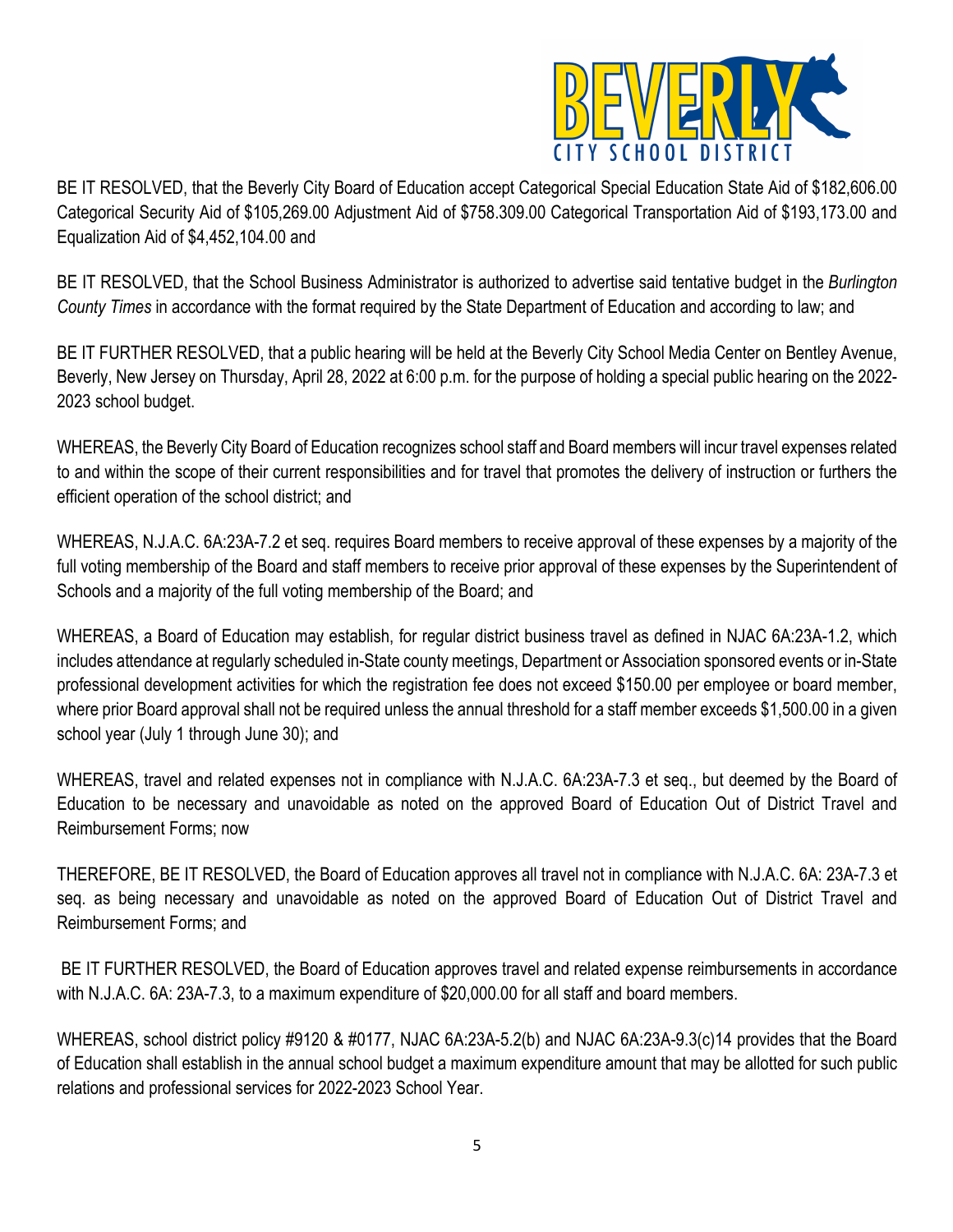

NOW, THEREFORE BE IT RESOLVED, that the Beverly City Board of Education hereby establishes the school district public relations and professional services maximum for the 2022-2023 School Year at the sum of:

| Professional Services:<br>Attorney(s): | \$30,000.00    |
|----------------------------------------|----------------|
| Auditor:                               | \$20,000.00    |
| Treasurer of School Monies:            | \$5,000.00     |
| OT/PT/Speech:                          | \$120,000.00   |
| School Physician:                      | \$3,000.00     |
| Public Relations:                      | \$2,000.00 and |

BE IT FURTHER RESOLVED that the School Business Administrator shall track and record these costs to insure that the maximum amount is not exceeded.

BE IT FURTHER RESOLVED that the supporting documentation of this budget also contains an itemization of certain expenditures required under administrative regulations.

BE IT FURTHER RESOLVED that the 2022-2023 budget includes a withdrawal of \$800,000.00 from Capital Reserve. The monies will be used to install HVAC upgrades throughout the Beverly School. This project is included in the District's Long Range Facility Plan and the project will be submitted to the School Facilities to get a project number.

B.BE IT RESOLVED, that the Board of Education approve the submittal of the application for review and approval of the Preschool Education Aide (PEA) 2022-2023 grant including the district enrollment and planning workbook in amount of \$740,340.00.

C. MOTION: BE IT RESOLVED, Authorizing the Beverly City Board of Education to approve the 2020-2021 Annual Comprehensive Financial Report (ACFR) and the Auditor's Management Report (AMR) on Administrative Findings: Financial Compliance and Performance. There are no findings or recommendations in the ACFR and AMR Reports.

D. MOTION: BE IT RESOLVED, that the Board of Education approve the acceptance of the School Security Grant application and acceptance of Grant funds for the 2020-2022 school years in the amount of \$20,000.00 and the availability of local funds in case the total estimated costs of the proposed work exceed the school district's grant allowance.

E. MOTION: BE IT RESOLVED, that the Board of Education approve Dafeldecker Associates to implement and administer our federally required (49 CFR Part 382 FMCSR) Controlled Substance and Alcohol Abuse Compliance Program.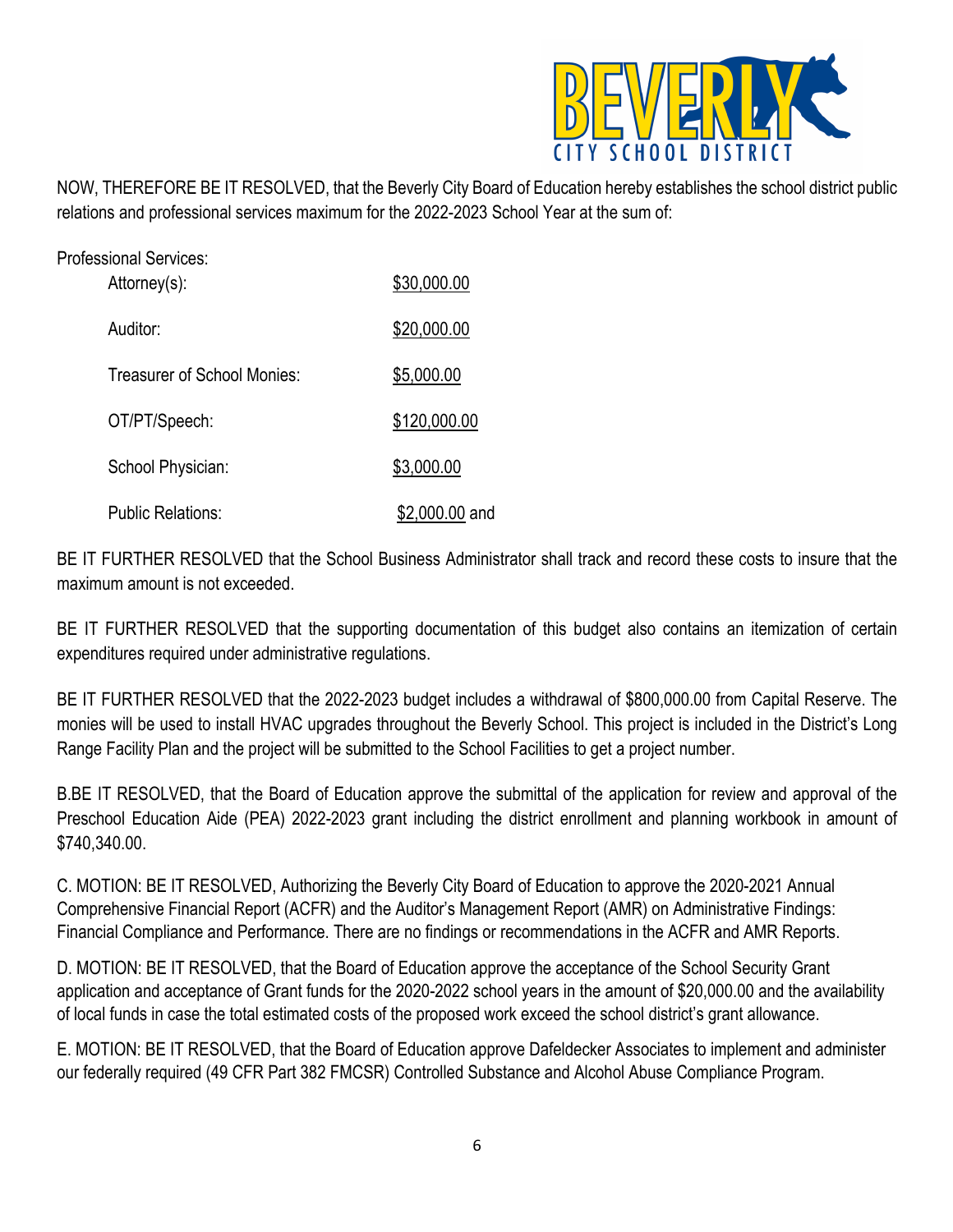

F. MOTION: BE IT RESOLVED, that the Board of Education approve the following REVISED substitute pay rates for the 2021-2022 School Year effective March 28, 2022:

Custodian - \$18.50 per hour \$19.50 per hour (with Black seal)

G. MOTION: BE IT RESOLVED, that the Board of Education approve the following change orders for the Modular Building project:

Change Order #1: Relocate existing manhole and install additional sanitary piping - \$63,793.33

Change Order #2: Additional electrical conduit from modular building to boiler room - \$6,304.58

Roll Call

| . Rar                                                                                                                                                                                                                                                         |                  |  |
|---------------------------------------------------------------------------------------------------------------------------------------------------------------------------------------------------------------------------------------------------------------|------------------|--|
| ∃Donato Marable<br>$\mathcal{L}_{\mathcal{A}}$ . The contract of the contract of the contract of the contract of the contract of the contract of the contract of the contract of the contract of the contract of the contract of the contract of the contract | રાંchard Wolbert |  |

#### PERSONNEL:

10. Consent Agenda:

A motion was made by Barbara Kelly and seconded by Donato Marable to approve the following action items A through K will be considered under consent agenda. Any item that requires further discussion may be pulled from the consent agenda and acted upon separately.

A. MOTION: To approve the Sub Caller List:

BE IT RESOLVED, that the Board of Education approve the Sub Caller List for the month of April 2022.

B. MOTION: BE IT RESOLVED, that the Board of Education approve to advertise for the following ESY positions (Tentative ESY = Based on Needs of Students/Student Attendance)

- Special Education Teachers @ \$40.00 per hour TBD following articulation of ESY needs
- 1 School Nurse @ contracted rate with Professional Medical Staffing
- 1 Speech Therapist (Part-Time) @ \$35.00 per hour
- Paraprofessionals @ \$20.00 per hour TBD following articulation of ESY needs
- Occupational Therapist @ \$35.00 (Part-time)
- Physical Therapist @\$35.00 (Part-time)
- RBT's @\$25.00 per hour TBD following articulation of ESY needs

C. MOTION: To approve the CST Summer hours: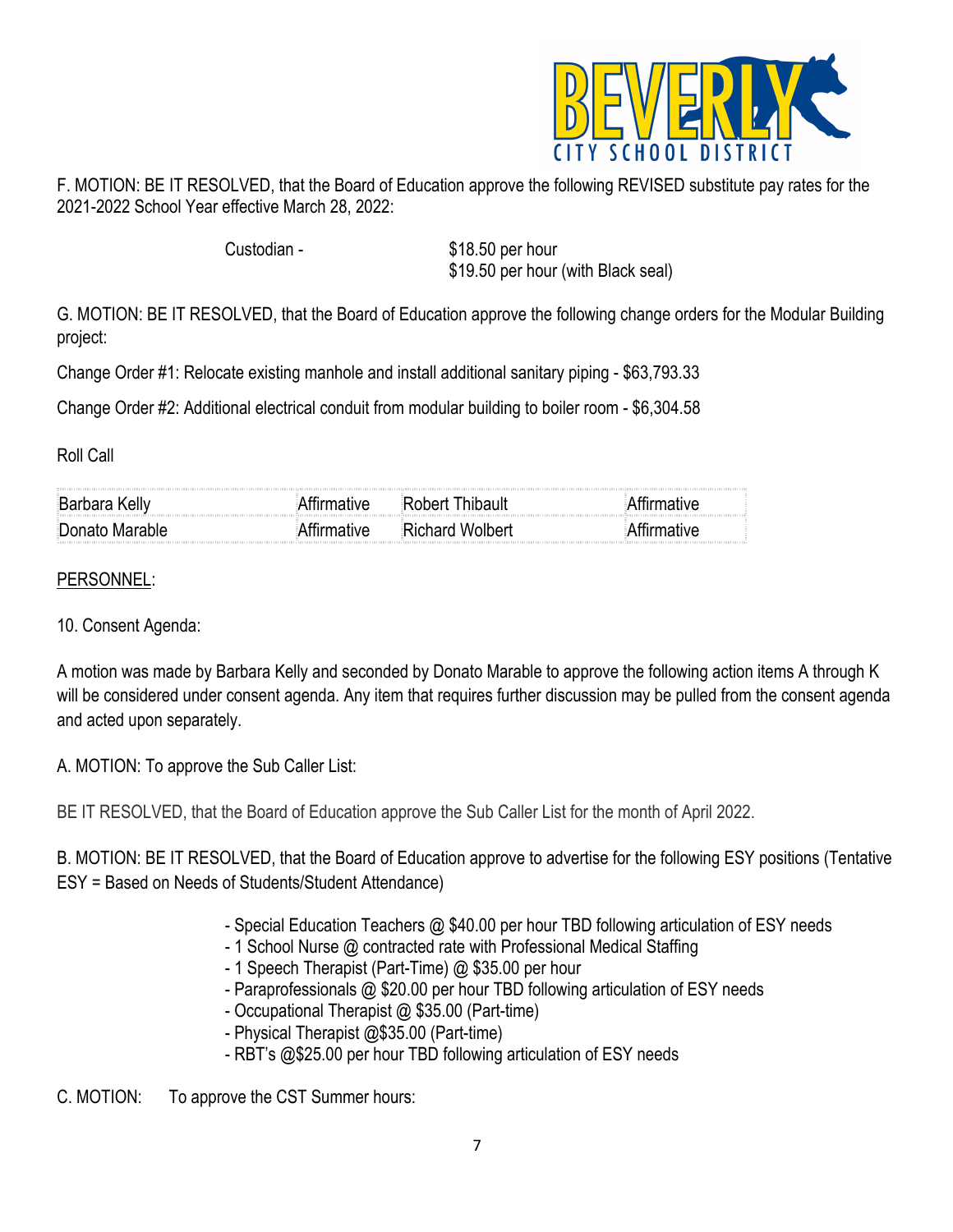

# BE IT RESOLVED, that the Board of Education approve the following CST staff summer hours up to 10 days:

## - Joanne Mills – Social Worker

## - Chelsea Light – School Psychologist

D. MOTION: BE IT RESOLVED, that the Board of Education approve Kenya Marshall as Registered Behavior Technician (RBT) in the amount of \$40.00 per hour effective February 25, 2022 (REVISED position title).

E. MOTION: BE IT RESOLVED, that the Board of Education approve the FMLA for Meredith Shockley, effective May 12, 2022 and return to work on November 28, 2022.

F. MOTION: BE IT RESOLVED, that the Board of Education approve the resignation for Frank Vespe, Paraprofessional, effective March 16, 2022.

G. MOTION: BE IT RESOLVED, that the Board of Education approve Justin Lee, sub custodian, at the rate of \$16.50 per hour (no boiler license), retroactive March 2, 2022.

H. MOTION: BE IT RESOLVED, that the Board of Education approve Anayansi Aviles, sub custodian, at the rate of \$17.50 per hour (boiler license), retroactive March 16, 2022.

I. MOTION: BE IT RESOLVED, that the Board of Education approve the Art Club conducted by Brittney Calimer, effective April 6, 2022 through June 15, 2022 (only Wednesdays) at the rate of \$40.50 per hour.

J. MOTION: BE IT RESOLVED, that the Board of Education approve the resignation of Shaquasia Higgins, Paraprofessional, effective March 15, 2022.

K. MOTION: BE IT RESOLVED, that the Board of Education approve Tiyana Reynolds, sub custodian, at the rate of \$16.50 per hour (no boiler license), effective March 25, 2022.

Roll Call

| $\mathcal{L}$ . The contract of the contract of the contract of the contract of the contract of the contract of the contract of the contract of the contract of the contract of the contract of the contract of the contract of th | the contract of the contract of the contract of the contract of the contract of the contract of the contract of |  |
|------------------------------------------------------------------------------------------------------------------------------------------------------------------------------------------------------------------------------------|-----------------------------------------------------------------------------------------------------------------|--|
| <sup>a</sup> \enato Marapie                                                                                                                                                                                                        | ייםמומW ומציי                                                                                                   |  |

#### CURRICULUM & INSTRUCTION:

11. A motion was made by Donato Marable and seconded by Barbara Kelly to approve the following: BE IT RESOLVED, that the Board of Education approve the Extended School Year Program beginning July 5, 2022 to July 28, 2022, PreK-8<sup>th</sup> grade, Monday through Thursday, 8:30 AM – 12:30 PM.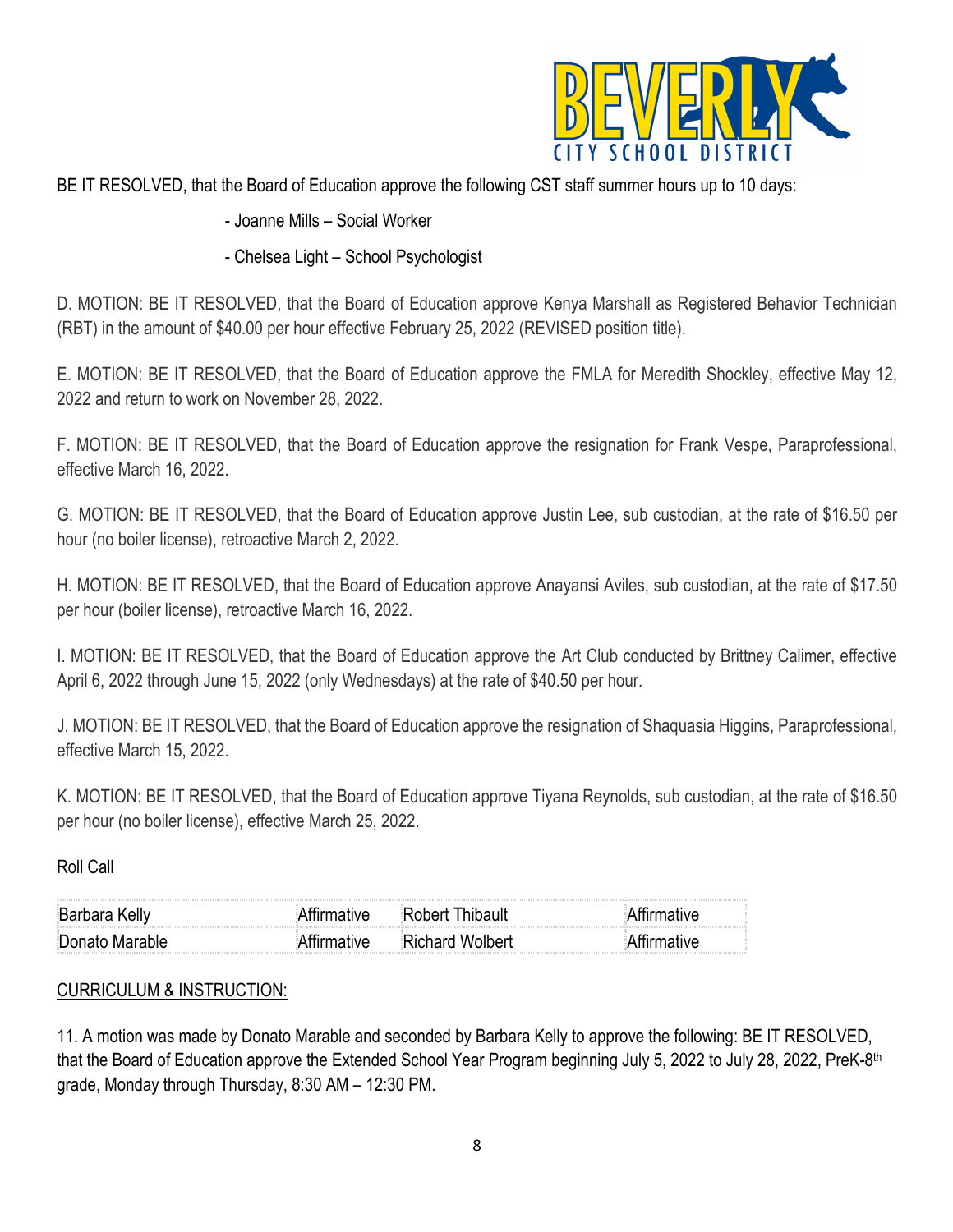

#### Roll Call

| $\mathcal{L}(\mathcal{L})$ . The contract of the contract of the contract of the contract of the contract of the contract of the contract of the contract of the contract of the contract of the contract of the contract of the contract                                      |               |  |
|--------------------------------------------------------------------------------------------------------------------------------------------------------------------------------------------------------------------------------------------------------------------------------|---------------|--|
| $\sim$ 100 $\sim$ 100 $\sim$ 100 $\sim$ 100 $\sim$ 100 $\sim$ 100 $\sim$ 100 $\sim$ 100 $\sim$ 100 $\sim$ 100 $\sim$ 100 $\sim$ 100 $\sim$ 100 $\sim$ 100 $\sim$ 100 $\sim$ 100 $\sim$ 100 $\sim$ 100 $\sim$ 100 $\sim$ 100 $\sim$ 100 $\sim$ 100 $\sim$ 100 $\sim$ 100 $\sim$ | าhard Wolhert |  |

## 12. Old Business

- Classroom Modular Building – Dr. Savage updated the Board of Education on the progress of the classroom modular building. Mobilization for the construction will begin in the next two weeks.

## 13. New Business

- BPU Grant – Dr. Savage gave an update on the application for the BPU Grant for HVAC project within the school.

## 14. Superintendent's Report:

A. Enrollment Report is included for review. There are 326 students.

- B. Attendance Report: 91%
- C. Nurse's Report is included for review. It was noted the nurse substitute is doing an excellent job.
- D. H.I.B. Incidents:

 0 incidents reported: 0 was confirmed bullying, 0 determined to be non-HIB related or non-actionable HIB, and 0 inconclusive.

E. Discipline Report:

Total Suspensions: 4

- F. Drills:
	- Lockdown Drill February 28, 2022 9:38 AM
	- Fire Drill March 7, 2022 10:01 AM 2 minutes

#### 15. Correspondence

There was no correspondence this month.